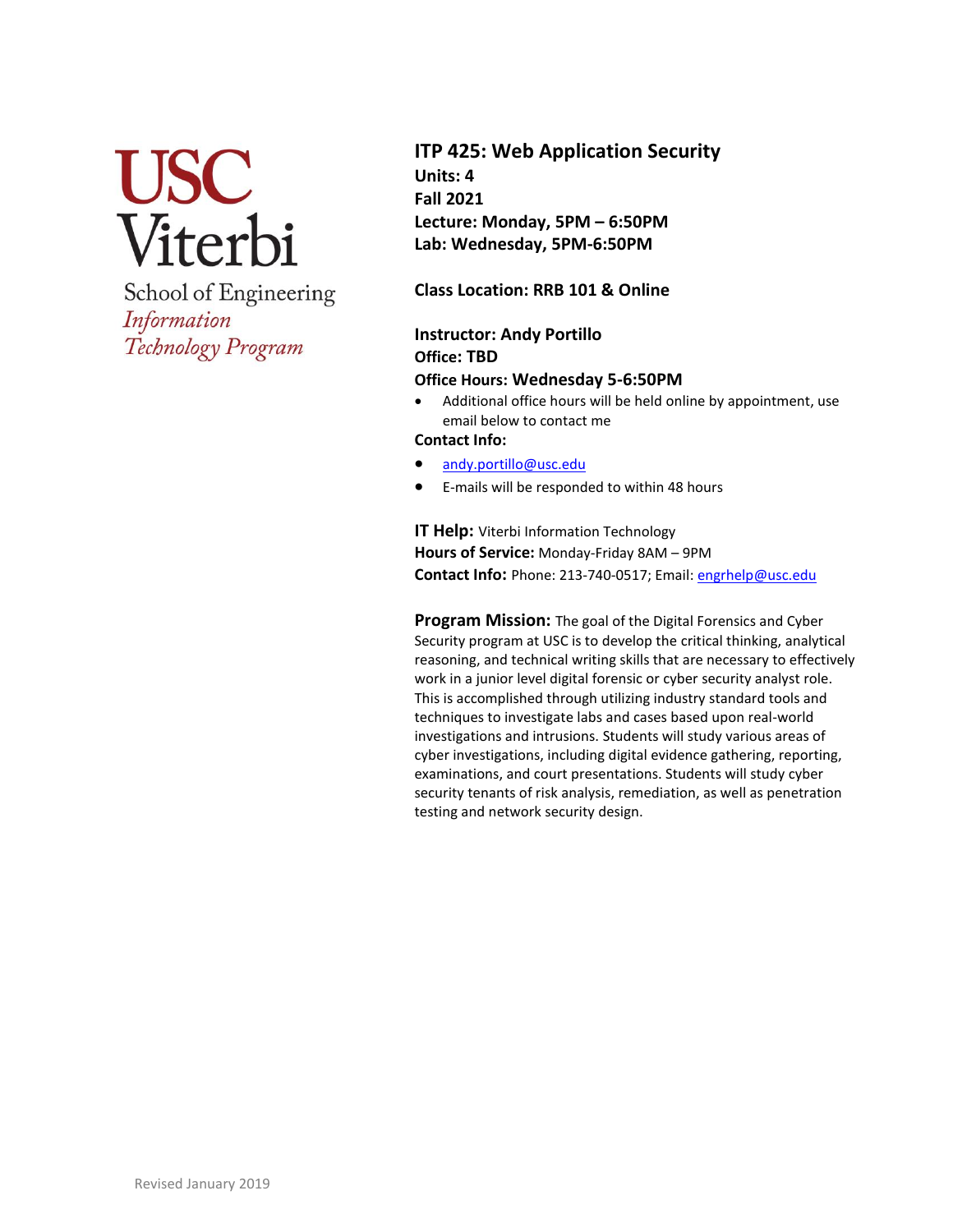## **Course Description**

This course will examine web applications from an offensive security standpoint. The topics for the semester will discuss information gathering, vulnerability detection, infiltration, and privilege escalation. Each portion of the course will involve understanding the web application architecture, penetration testing a web application, and hardening a vulnerable application. This course follows the OWASP Top Ten web application vulnerabilities.

#### **Learning Objectives**

- Web application and their modern day usage and capabilities
- Information gathering methodologies
- Systematic vulnerability detection
- Exploitation and lateral movement
- Web application security controls

**Prerequisite(s):** ITP 301 (Interactive Web Development) OR ITP 325 (Ethical Hacking & Systems Defense) OR ACAD 275 (Dev I)

#### **Course Notes**

Course is letter graded, with any and all materials available on Blackboard (blackboard.usc.edu). Assignments will be conducted in the classroom during assigned class or lab time or outside of the classroom.

## **Technological Proficiency and Hardware/Software Required**

It is assumed that the student has baseline technical knowledge (basic computer usage, basic internet usage). For any upper-division course (300-level and above), it is assumed that you have refined your technical abilities in ITP 125, including basic Python scripting.

Students will be running a virtual machine during the course and will need to have a system capable from hosting a VM running with the following: 4 GB of RAM 40+ GB of storage (external drive preferred) 2 processors

If you do not have a system capable to handle hosting the VM, please look into ITP laptop loaner program.

## **Required Readings and Supplementary Materials**

It is recommended that you keep up to date on the occurrences in the world of technology. The following listing of sources has been provided for your convenience: [https://www.owasp.org,](https://www.owasp.org/) [https://www.owasp.org/index.php/OWASP\\_Testing\\_Project,](https://www.owasp.org/index.php/OWASP_Testing_Project) <https://www.github.com/OWASP/CheatSheetSeries/tree/master/cheatsheets>

Complete Modules 1-4 of the First.org training for CVSS version 3.1: <https://learning.first.org/courses/course-v1:FIRST+CVSSv3.1+2020/about>

## **Description and Assessment of Assignments**

The assignments will be a combination of in-class and out-of-class laboratory exercises. They will typically involve some form of procedural work (we will provide instructions), with some reflection on the work performed including researching processes and procedures performed. All laboratory exercises will be graded on a point-scale, typically between 10 and 20 points.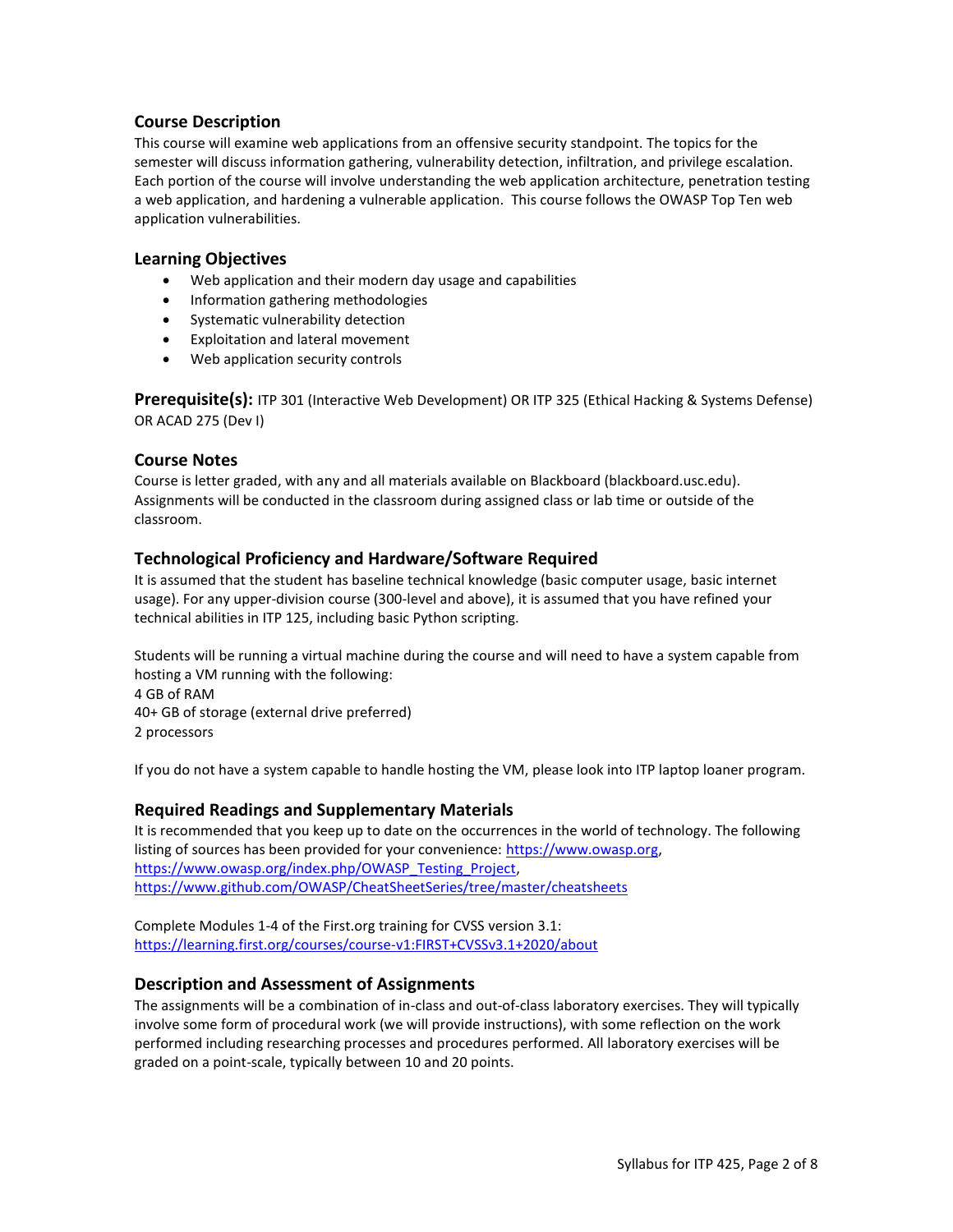## **Grading Breakdown**

|                                  | % of Grade |
|----------------------------------|------------|
| Class Participation / Attendance | 20%        |
| Labs / Assignments               | 35%        |
| <b>Final Report</b>              | 45%        |
| Total:                           | 100%       |

#### **Grading Scale**

Course final grades will be determined using the following scale

| А  | 93-100       |
|----|--------------|
| А- | 90-92        |
| B+ | 87-89        |
| В  | 83-86        |
| в- | 80-82        |
| C+ | 77-79        |
| C  | 73-76        |
| C- | 70-72        |
| D+ | 67-69        |
| D  | 63-66        |
| D- | 60-62        |
| F  | 59 and below |

## **Grading Policies**

The lab assistants, graders, and instructors will do their best to return assignments graded to students within one week of the submission. Certain assignments that are longer in length, including exams, case reports, and final projects, may require more time.

The grading rubric is posted. There is no curve, and grades are based on performance in the class. While we understand the importance of grades and maintaining a high GPA, we cannot hand out high marks without justified performance in the class. Do not rely upon an expectation of a guaranteed minimum final grade in this class regardless of its impact on your overall GPA, financial situation, familial situation, or the fate of the galaxy.

The instructor is the ultimate authority over any grade for any assignment, exam or class.

University policy states that no extra credit may be afforded to individual students without the same opportunity made available to everyone in the class. Should there be extra credit in the class, it will be made available to the entire class. Do not ask the instructor for additional extra credit.

Grades will be posted on Blackboard and it is your responsibility to ensure that the grades online are accurate and to follow your progress in the class.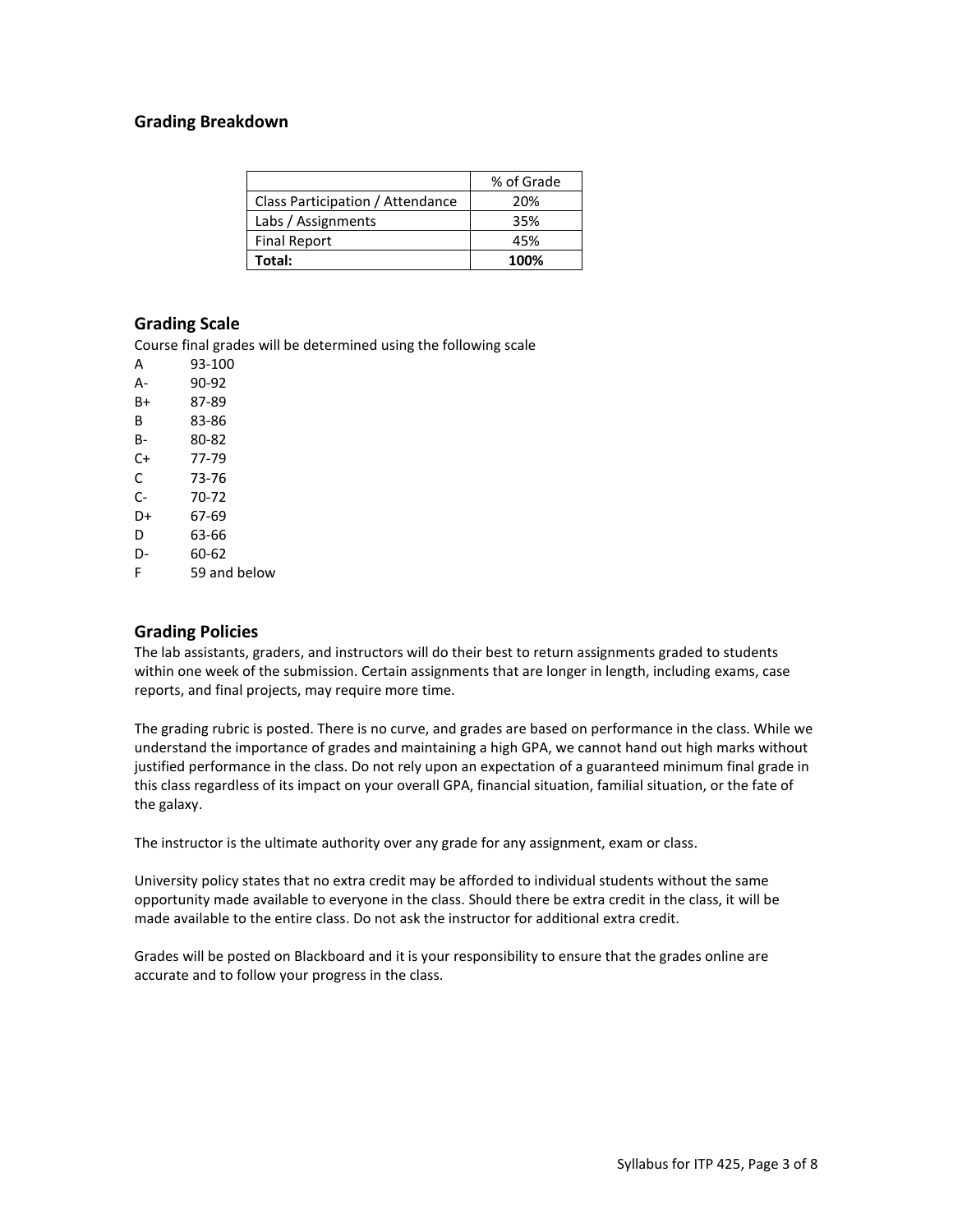### **Assignment Policies**

The labs will be posted on Blackboard under the "Assignments" or "Labs" section. Each lab will include instructions, a due date, and a link for electronic submission. Labs must be submitted using this link. Do not email your assignments to the instructor, lab assistants, or graders

Unless otherwise noted, all lab assignments are due at the beginning of class the next class period, unless otherwise modified by Blackboard announcement and/or email from the instructor and/or Lab Assistants. Some assignments (typically longer in length) will have a due date on 11:59:59 PM on the Friday or Sunday of the following week. Do not expect a timely response from the lab assistants, graders, or instructors if emailed after normal business hours particularly on the date the assignment is due.

If you join the class after the semester has started, you will have two weeks from the date of enrollment to complete all assignments due before you joined the class unless a written extension is granted from the instructor, typically via email.

It is your responsibility to submit your assignments on or before the due date and verify it has been successfully submitted. Assignments turned in up to 24 hours late will have 25% of the total points deducted from the graded score. Assignments turned in between 24 and 48 hours late will have 50% of the total points deducted from the graded score. After two days, submissions will not be accepted and you will receive no credit for the assignment.

The lab assistants and graders are not authorized to grant an extension on any assignment. Any extensions must be requested of the instructor in writing and confirmed in writing. If you ask for an extension on the day the assignment is due, without expressing an emergency such as family crisis, it will probably not be granted.

Certain assignments will require a paper submission, and you may be asked to submit them to the main ITP office. There have been previous allegations of student rudeness to the ITP Staff. If the staff complains about you being rude, you will have 25% automatically deducted from your assignment. Don't be rude.

The instructor and lab assistants reserve the right to not answer certain questions about the lab assignment. This is normally due to the nature of the question being directly related to the learning objectives of the lab. You are encouraged to use online resources to further your understanding of the material to successfully answer questions related to the lab assignment (in other words, use your research skills).

All lab assignments have been tested by the instructor and/or lab assignments. Due to the nature of certain software packages and configurations in the lab, the assignments may or may not work as intended. You are encouraged to ask questions if something appears to not work correctly. However, there are certain instances where things are intended to not work correctly and the instructor and lab assistant will indicate as such. When in doubt, do a little research.

## **Contacting the Instructor, Lab Assistants or Graders**

When emailing the lab assistants, graders or instructor, please be sure to include your full name, student ID, class name and number, and class section (day and time) in the email.

Emails sent to the lab assistants or graders will be responded to within two business days. The instructor will endeavor to respond to emails within two business days. Do not email anyone with the expectation of an immediate response within the hour. Please do not complain when we have not responded to your email ten minutes before the assignment deadline.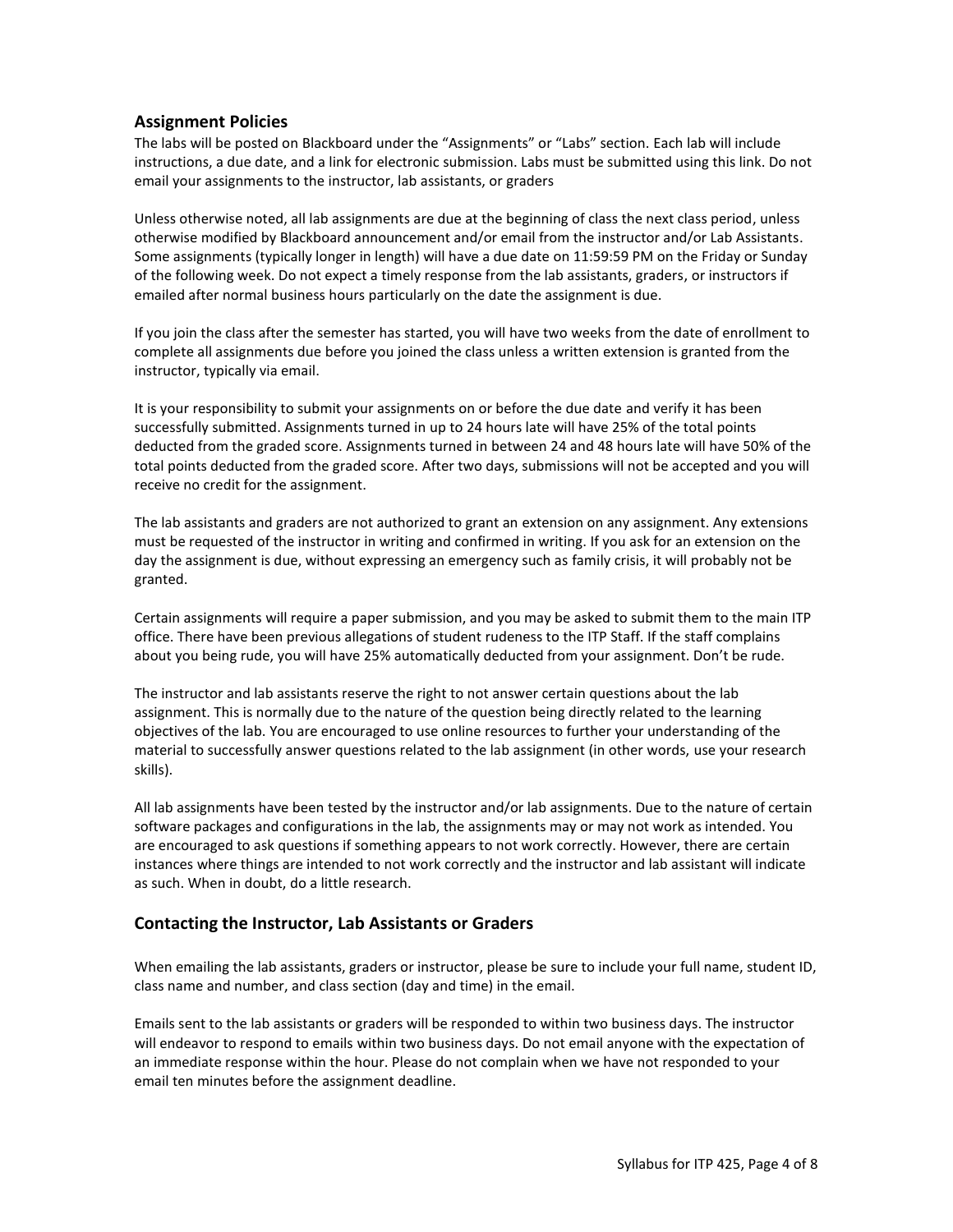Questions regarding individual clarification or regrade must be made through email to both the grader and the instructor. When requesting a regrade, the instructor has the prerogative to alter a grade higher or lower based upon a review of the entire assignment. Be absolutely certain before requesting a regrade of any assignment or exam – if you are going to roll the dice, be certain of your gamble.

Questions about lab assignments should be submitted through the class discussion board (typically Piazza). This will have a faster response rate. Do not post code or answers on Piazza.

The instructor will post his/her regular office hours on blackboard. You may request a meeting with the instructor outside of normal office hours. Should you go to the instructor's office outside of normal office hours or outside of a scheduled meeting, do not expect the instructor to be able to meet with you. We do have other responsibilities outside of the class.

## **Attendance Policy**

You are expected to be in class, on time, and distraction free. As this class meets once a week and as it is lecture and lab any student who misses more than two classes is in danger of failing the course. Please see the instructor immediately if you have missed at least two class meetings.

This is a lab-based class. Certain class sections will be lecture, lab, or a combination of lecture and lab. Attendance is vital to success in the class, and punctuality is vital to success in your professional careers. The lab assistants will be taking attendance for every class meeting. If you anticipate missing a class due to an event, please email the lab assistants and instructor prior to the start of class. If you are sick, we want you to get better and not infect your fellow classmates – please email the lab assistants and instructor. Should you miss a class with a lab assignment, contact the lab assistants to determine available times to come to the lab and finish your assignment.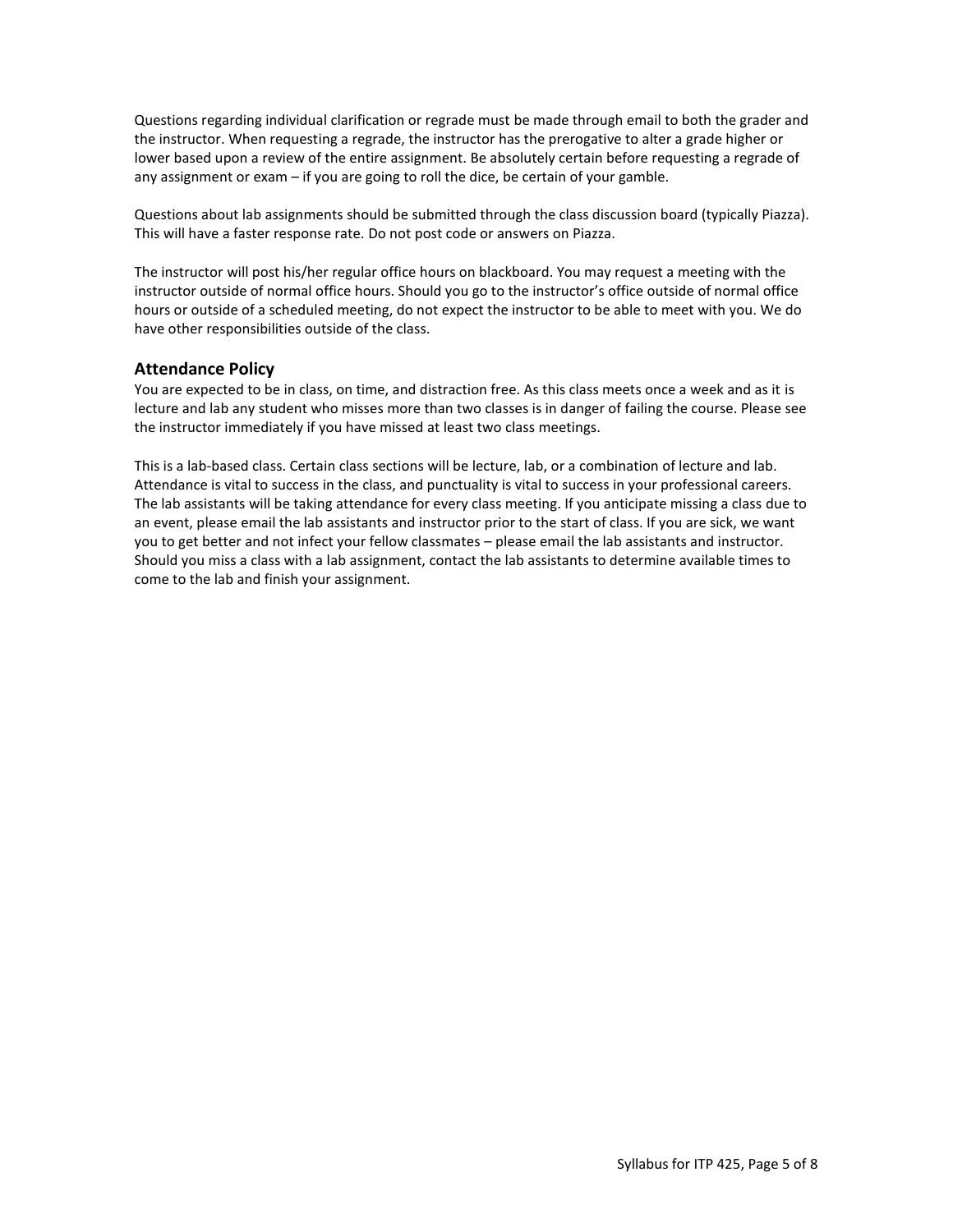#### **Writing Skills**

A significant portion of the cyber security and digital forensics curriculum involves communicating what was discovered by writing professional quality reports. These reports are held to standards that are expected by professionals in industry who are writing reports for clients, attorneys, judges and juries. It is expected that the reports will be written with correct spelling, grammar and language nuances of the American English language. A component of each report grade will be based on writing style, grammar and word choice. These reports must be accessible to technical and non-technical readers alike. While you will not be writing reports in 125, please take care to properly communicate your lab and assignment findings.

If you are not a native English speaker and writer, it is recommended that you visit the USC American Language Institute (http://ali.usc.edu/) for resources to assist you in this course and your professional careers. Writing assistance is also available from the Dornsife Writing Center (https://dornsife.usc.edu/writingcenter/). You do not need to be a Dornsife student to take advantage of the services from the Writing Center. Additional writing assistance is also available from the Viterbi Writing Center in the form of Writing Consultations (http://viterbi.usc.edu/students/undergrad/varc/writingconsultations.htm). In accordance with University standards, plagiarism of any type will not be tolerated.

Additional University policies follow the course schedule.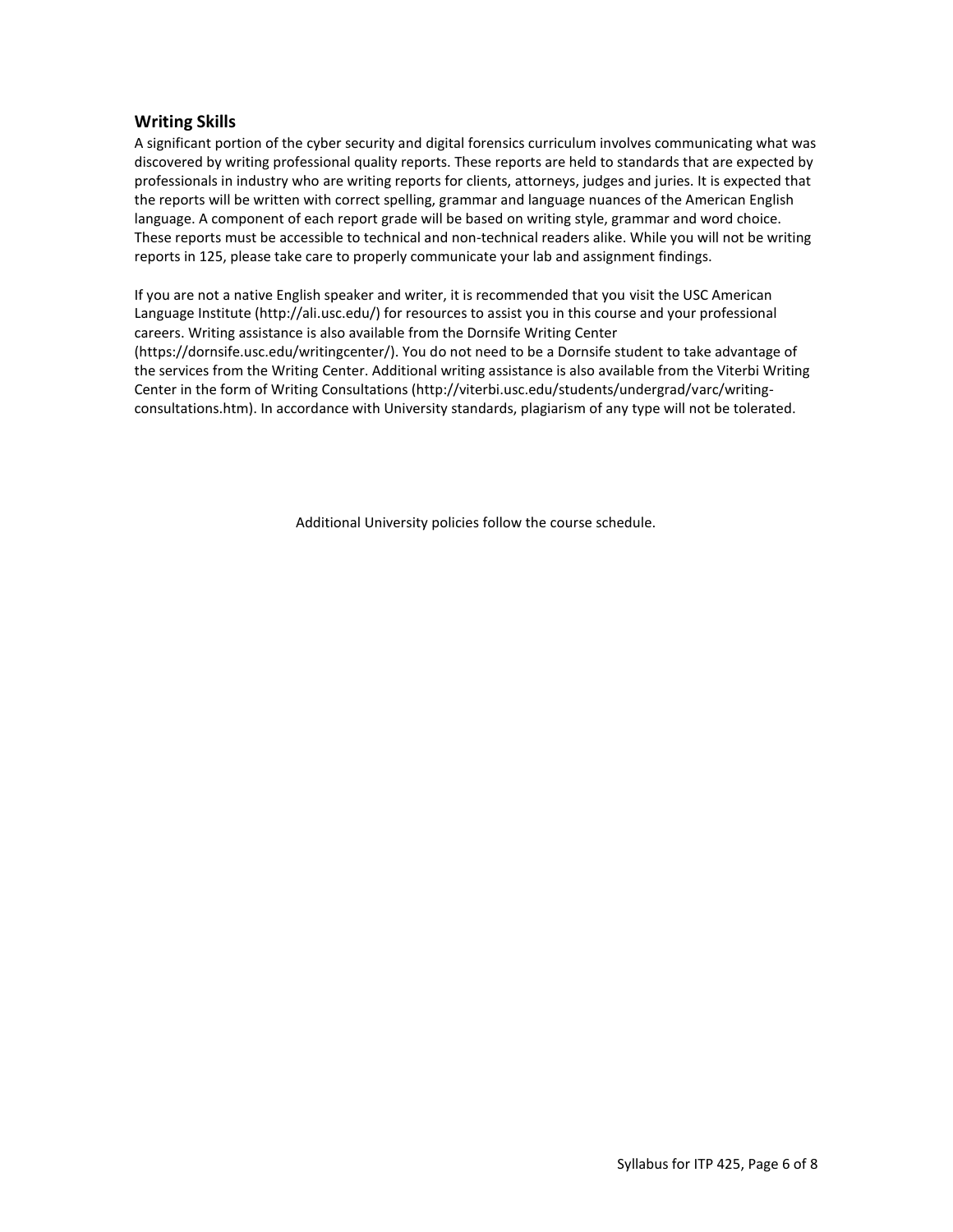|  |  | <b>ITP 425 - Course Schedule</b> |
|--|--|----------------------------------|
|--|--|----------------------------------|

| Week                    | <b>Date</b>        | Topic(s)                                                                                   | <b>In Class Activities</b> | <b>Deliverables</b>                                              |
|-------------------------|--------------------|--------------------------------------------------------------------------------------------|----------------------------|------------------------------------------------------------------|
| 1                       | M 8/23             | Course Introduction and Intro to OWASP                                                     | Lecture                    | $\overline{\phantom{a}}$                                         |
|                         | W 8/25             | Lab 1 - Setting up Lab                                                                     | Lab                        | Lab $1 - Due 9/1$                                                |
| $\mathbf{2}$            | M 8/30             | OWASP A6:2017 - Security Misconfiguration                                                  | Lecture                    |                                                                  |
|                         | W 9/1              | Lab $2 - A6:2017$                                                                          | Lab                        | Lab $2 - Due 9/8$                                                |
| 3                       | M 9/6              | OWASP A9:2017 - Using Components with<br>Known Vulnerabilities                             | Lecture                    | $\hspace{0.05cm} -\hspace{0.05cm} -\hspace{0.05cm}$              |
|                         | W 9/8              | Lab 3 - A9:2017                                                                            | Lab                        | Lab $3 - Due 9/15$                                               |
| 4                       | M 9/13             | OWASP A2:2017 - Broken Authentication                                                      | Lecture                    | $\overline{\phantom{a}}$                                         |
|                         | W 9/15             | Lab $4 - A2:2017$                                                                          | Lab                        | Lab $4 - Due 9/22$                                               |
|                         | M 9/20             | OWASP A5:2017 - Broken Access Control                                                      | Lecture                    |                                                                  |
| 5                       | W 9/22             | Lab 5 - A5:2017                                                                            | Lab                        | Lab $5 - Due 9/29$                                               |
| 6                       | M 9/27             | OWASP A1:2017 - Injection Part 1: HTML and<br>Command Injections with bypassing techniques | Lecture                    | $\overline{\phantom{a}}$                                         |
|                         | W 9/29             | Lab 6 - A1:2017 Part 1                                                                     | Lab                        | Lab $6 -$ Due $10/6$                                             |
|                         | M 10/4             | OWASP A1:2017 - Injection Part 2: SQL injection                                            | Lecture                    | $\overline{\phantom{a}}$                                         |
| $\overline{\mathbf{z}}$ | W 10/6             | Lab 7 - A1:2017 Part 2                                                                     | Lab                        | Lab $7 - Due 10/13$                                              |
| 8                       | M 10/11<br>W 10/13 | Scavenger Hunt with *Guest Lecturer(s)*                                                    | Scavenger Hunt             | Scavenger Hunt - Due 10/20                                       |
| 9                       | M 10/18            | OWASP A4:2017 - XML External Entities (XXE)<br>and A7:2017 - Cross-Site Scripting (XSS)    | Lecture                    | $\overline{\phantom{a}}$                                         |
|                         | W 10/20            | Lab 8 - A4:2017 and A7:2017                                                                | Lab                        | Lab $8 - Due 10/27$                                              |
|                         | M 10/25            | OWASP A8:2017 - Insecure Deserialization                                                   | Lecture                    | $\overline{a}$                                                   |
| 10                      | W 10/27            | Lab $9 - A8:2017$                                                                          | Lab                        | Lab $9 - Due 11/3$                                               |
| 11                      | M 11/1             | OWASP A3:2017 - Sensitive Data Exposure with<br>*Guest Lecturer(s)*                        | Lecture                    | $\hspace{0.05cm} -\hspace{0.05cm} -\hspace{0.05cm}$              |
|                         | W 11/3             | Lab 10-A3:2017                                                                             | Lab                        | Lab 10 - Due 11/10                                               |
| 12                      | M 11/8             | OWASP A10:2017 - Insufficient Logging and<br>Monitoring with *Guest Lecturer*              | Lecture                    | $\overline{\phantom{a}}$                                         |
|                         | W 11/10            | Lab 11-A10:2017                                                                            | Lab                        | Lab 11 - Due 11/17                                               |
| 13                      | M 11/15            |                                                                                            | <b>CTF Review</b>          |                                                                  |
|                         | W 11/17            | <b>Practical Review</b>                                                                    |                            | CTF Responses - Due 12/1                                         |
| 14                      | M 11/22            |                                                                                            |                            |                                                                  |
|                         | W 11/24            |                                                                                            |                            |                                                                  |
| 15                      | M 11/29            | Web Application Penetration Testing Report                                                 |                            | Students must submit a web                                       |
|                         | W 12/1             | Study Days - No Class (TBD)                                                                | Final Paper -              | app pentest report with a                                        |
| <b>Finals</b>           | M 12/6             | Study Days - No Class                                                                      | <b>Report Template</b>     | minimal of 10 vulnerabilities                                    |
|                         | W 12/8             | <b>Final Due</b>                                                                           | will be provided.          | (one for each OWASP Top 10).<br><b>Final Report Due ** TBD**</b> |